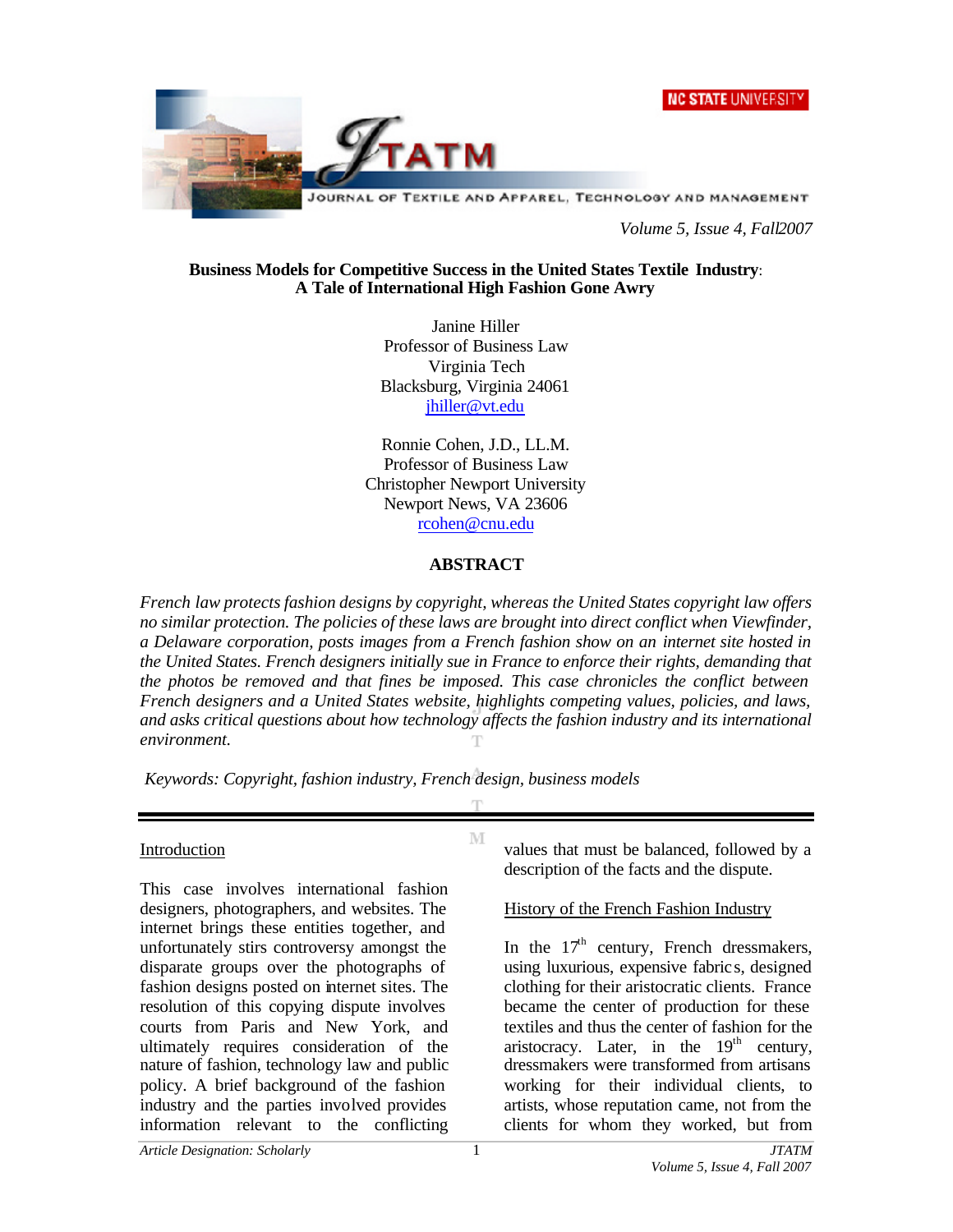their own names which they imprinted on their creations. Thus, the beginning of what has come to be known as the designer label. Designers established couture or fashion houses where the garments were individually crafted, but the client now came to the designer; a complete reversal of the previous arrangement.

Charles Frederick Worth became a women's clothing designer in the  $19<sup>th</sup>$  century. This vocation was previously open only to women designers because of the nature of contact between the dressmaker, and later the designer, and the client. Worth is known as the "father of *haute couture*." He formed a group called "*La Chambre Syndicale de la confection et de law couture pour dames et fillettes*." This group dealt with issues related to the fashion industry on behalf of the designers. $<sup>1</sup>$ </sup>

In the early  $20<sup>th</sup>$  century, the group was renamed "*La Chambre Syndicale de la haute couture parisienne*." *La Chambre* admitted members based on the creativity of their designs and the quality of the work, and limited membership to designers whose work was individually made for particular clients. Requirements included:

- employing at least 20 persons in the production of clothes in the company's studios;
- presenting for each season, spring and fall, a collection of at least 75 designs;
- presenting these collections with the help of at least three live models;
- doing so in the house itself, in special areas designed for this purpose. 2

These strict requirements successfully prevented foreign competitors from using the "*haute couture*" label, which was, until

*Article Designation: Scholarly JTATM*

l

the 1960s, the symbol of legitimacy in the luxury fashion world.<sup>3</sup>

A major concern of this group was the protection of designs. The *Association de protection des industries artistiques saissonieres (PAIS)* was created to address the issues of design piracy and reproductions of designer clothing. The function of intellectual property protection was transferred to *La Chambre,* and became even more important as the designers entered the ready to wear market, or *prêt á porter*, and subsequently extended their labels to a myriad of products from home décor to bath products to eyeglass frames.

Beginning in the late 1960s, the luxury fashion industry began to face pressures from a growing global economy. "An evolution of the customer base and of its lifestyle has combined with technological transformations and a globalization of markets. These global trends have been further reinforced by an increasing competition and by the emergence, in particular, of companies challenging the predominance of traditional French haute couture houses."<sup>4</sup> The original elite client group for designer made to order clothing declined and was replaced by a growing mass of middle and upper-middle class customers, looking for "signs of distinction" but not necessarily the same sense of luxury. Thus, reliance on the intrinsic quality of designer luxury clothing no longer could sustain the industry.<sup>5</sup>

In addition to the changing nature of the markets, there was also geographic expansion into the Middle East, Asia, and Eastern Europe. As a result, today's fashion demand is less homogenous, and companies have had to find ways to integrate tradition

 $\overline{a}$ 

J Ŧ

A

T

<sup>&</sup>lt;sup>1</sup> The previous paragraphs are summarized from Valerie Steele, ENCYCLOPEDIA OF CLOTHING & FASHION, 2005 p. 186-188.

<sup>2</sup> Diana Crane, *Globalization, organizational size, and innovation in the French luxury fashion industry: Production of culture theory revisited*, 1997 POETICS:J. EMPIRICAL RES. LITERATURE, THE MEDIA AND THE ARTS, 393-414.

<sup>3</sup> Marie -Laure Djelic and Antti Aniamo, *The CoEvolution of New Organizational Forms in the Fashion Industry: A Historical and Comparative Study of France, Italy and the United States*, 10 ORGANIZATION SCIENCE 622, 626. 4 *Id.* 5 *Id. at 627*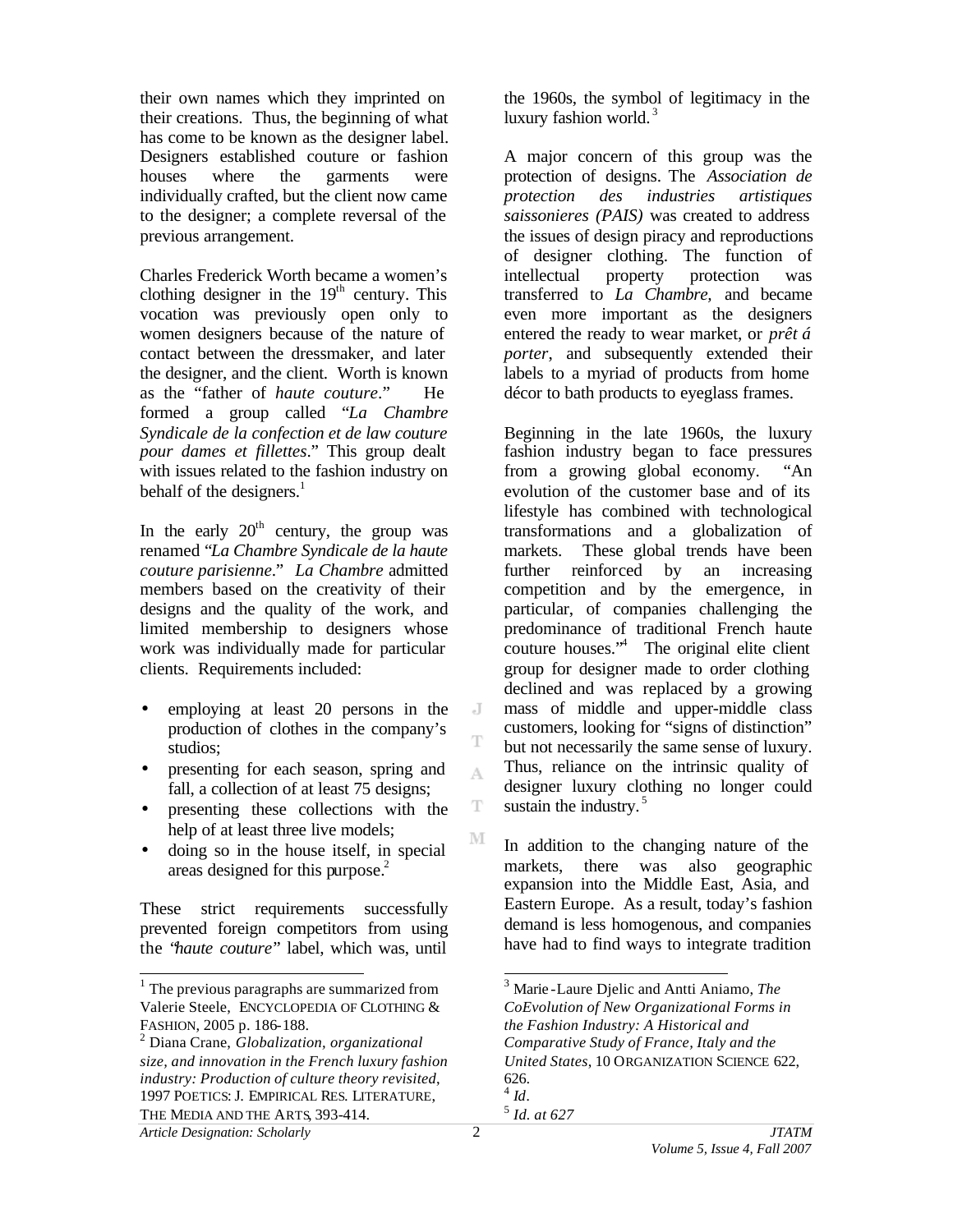and innovation, technological tools of mass production and high standards of craftsmanship.<sup>6</sup> These new challenges have opened the door for United States and Italian companies to enter the market and bypass the stringent requirements of *La Chambre.*

Competition in this new environment led the haute couture houses of Paris to expand to other lines, and begin licensing or outsourcing perfumes, accessories and ready to wear lines. While the designer Hermès resisted this trend and built its modern reputation as a true luxury company on its refusal to outsource, other designers have embraced these new marketing opportunities. Pierre Cardin, for example has been quite prosperous in its licensing, but it was subsequently excluded from the *Chambre Syndicale* . <sup>7</sup> Although France is still generally associated with the fashion segment of the luxury goods market, its leading designers now represent a much smaller turnover than the leading Italian or American designers.<sup>8</sup>

# *Brief History of Louis Feraud House*<sup>9</sup>

In 1950, Louis Féraud created his first "Maison de Couture" in Cannes, France, and in 1955 he established his Paris Couture House. In 1957, Feraud became the wardrobe designer for one of his most famous clients: Brigitte Bardot. And in 1958 Feraud made the first presentation of his House's collection in Paris.

In the 1960s, Feraud brought other designers into his couture house. In 1970, he initiated a ladies ready to wear line (*prêt á porter*). Over the course of the next several decades, Feraud won numerous awards, including the prestigious *Prince de l'Art de Vivre,* and culminating on March 16, 1995 when he was decorated by the President of France as

<sup>9</sup> Summarized from:

http://www.modeaparis.com/va/couturiers/lfe/ind ex.html (visited May 19, 2006).

an *Officier de la Légion d'honneur*. Feraud died in 1999, and in that same year a Dutch group *Secon* acquired the Feraud house.

Beginning in the year 2000, the Feraud house moved predominantly to the ladies ready to wear (*prêt á porter*) market and licensing of its designer name. It has since been acquired by a private equity fund.

# The United States Fashion Industry and Viewfinder

Currently, the global fashion industry sells more than \$750 billion of apparel annually.<sup>10</sup> Designers are located primarily in the U.S., Europe, and to a lesser degree, Japan. The major fashion houses create new designs which are introduced through collections at seasonal fashion shows. American designer companies, however, have concentrated to a greater extent than their European competitors, on other luxury goods, such as perfumes, leather goods, and accessories, and by doing so, have avoided strict requirements such as those imposed by *La Chambre* on the French designers.<sup>11</sup> In fact, none of the U.S. designers began as *haute couture*, rather they built their name recognition by 'scaling up" their products and having the public associate them with the haute couture of France. $^{12}$ 

As one commentator explained, "[w]hen design and creation are still at the heart of the French luxury fashion industry .…one could easily argue that, for American players, the source of competitive advantage has been brand management."<sup>13</sup>

Viewfinder is a Delaware publishing corporation operating a website under the name of firstVIEW, found at http://www.firstview.com (hereafter, Viewfinder). The website describes itself as

http://papers.ssrn.com/sol3/papers.cfm?abstract\_ id=878401.

 $\overline{J}$ 

T A

T

 6 *Id.*

<sup>7</sup> *Id*. at 629.

<sup>8</sup> .*Id.*

l <sup>10</sup> Kal Raustiala and Christopher Sprigman: *IP and Fashion Design Working Draft*: January 2006, at 8. available at

 $\frac{1}{11}$ *Id.* 

<sup>&</sup>lt;sup>12</sup> Djelic, supra note 3 at 632. 13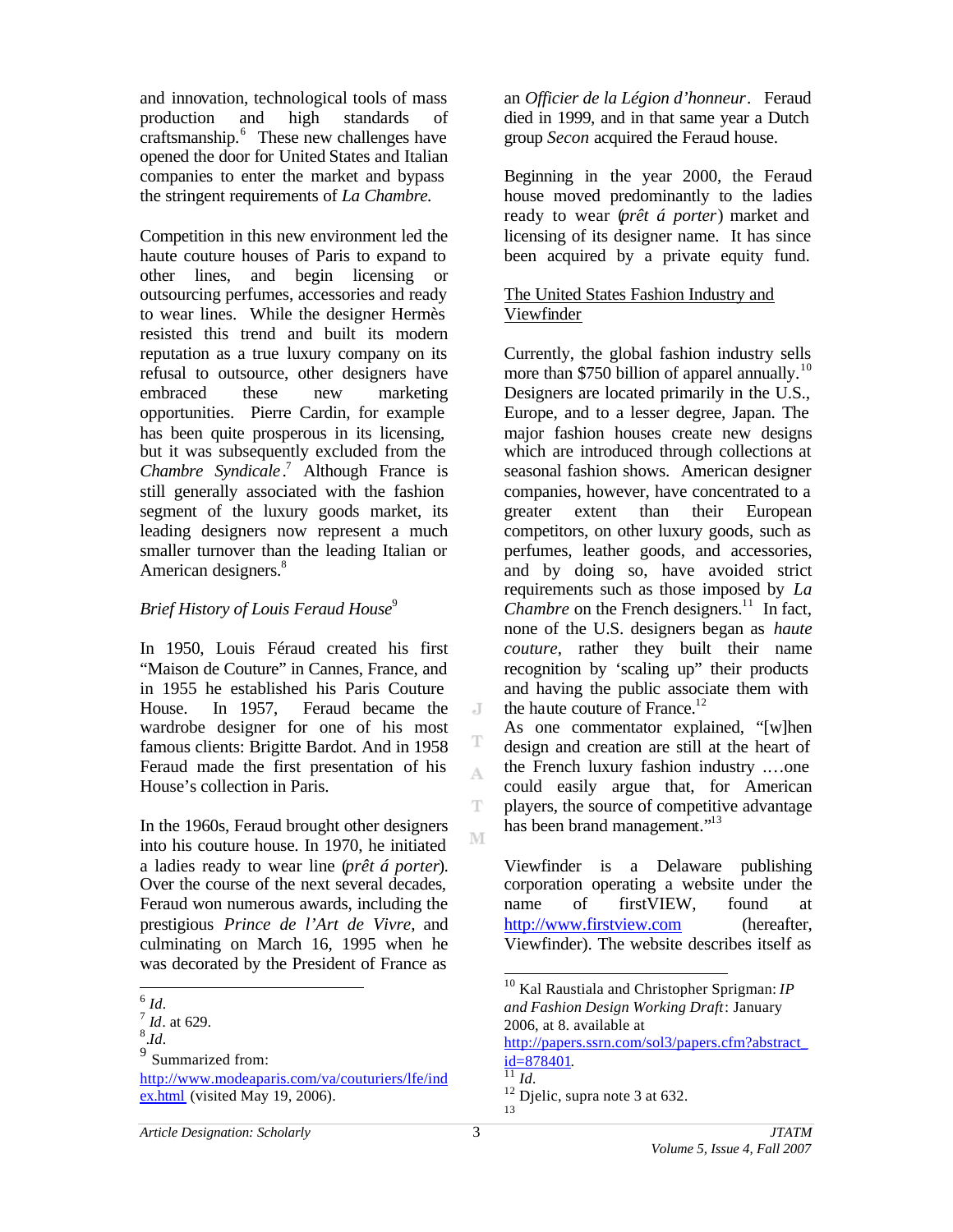an "international fashion magazine," and lists itself as the "photo partner" of several fashion shows, none of which are in France, however. Viewfinder takes runway photographs of both the haute couture and ready to wear fashion shows, from venues around the world. The photographs are posted online within hours of the fashion show, and are available for viewing for a fee, starting at \$9.95 per hour. Licenses to use photographs range from \$100-\$350 per photograph, and the website list of clients includes well known and diverse publishers, such as Cosmopolitan and the Wall Street Journal.

#### The Dispute

In January, 2001, several French design houses, including Sarl Louis Feraud, Céline, Givenchy, Kenzo, Christian Lacroix, International Loewe and Louis Vuitton Malletier (representing the brand names "Céline", "Givenchy", "Kenzo", "Christian Lacroix", "Loewe" and "Louis Vuitton"), brought multiple lawsuits in the Tribunal de Grande Instance de Paris, seeking damages for unauthorized use of their intellectual property and unfair competition. <sup>14</sup> They alleged that Viewfinder made unauthorized use of their intellectual property and engaged in unfair competition by posting photographs of fashion show runway models wearing clothing of their design. Specifically, the designers maintained that the photographs violated French copyright law, which protects articles of fashion from copying without the permission of the author (see Appendix I). In France, garment designs were first protected as applied art under the Copyright Act of 1793 and later additional protection

was granted for nonfunctional designs and patterns under the Act of 1909. In addition, a 1952 change in the French law allowed protection of garment designs without any showing of originality; instead, goods are protected once they have become popular with the public.<sup>15</sup> In the United States, fashion garments are not protected by copyright, although they may receive limited protection under other intellectual property laws. (see Appendix II).

Viewfinder was given notice of the legal proceeding in Paris according to international agreements, but it chose not to respond to this initial law suit. Accordingly, in May 2001, the Paris tribunal granted a default judgment in favor of the designers, ordered Viewfinder to remove the offending photographs subject to a fine at 50,000 francs per day penalty for noncompliance, and awarded damages of 1,000,000 francs (\$183,007.42) plus the costs of the case.

In 2004, Feraud sought to collect the French damages imposed by the French court against Viewfinder by first obtaining an order freezing Viewfinder's accounts at Citibank, and then filing a lawsuit in the United States District Court for the Southern District of New York to enforce the French judgment.

In the international context, the United States will follow the principle of comity, which allows a U.S. court a certain discretion in whether it will or will not enforce the decree of another country. As explained by the district court;

> *Comity is neither a matter of absolute obligation, on the one hand, nor of mere courtesy and good will, upon the other. But it is the recognition which one nation allows within its territory to the legislative, executive or judicial acts*

l

 $\overline{J}$ 

T

A

T M

l

 $14$  There were several cases brought in the Paris Tribunal, and these were consolidated upon the filing of these cases in the United States. The exact connection from the District Court to the Paris Tribunal is unclear to the authors, however one French decree may be found at; "Tribunal de Grande Instance de Paris 1ère chambre, 1ère section Jugement du 2 mai 2001," at http://www.legalis.net/jurisprudencedecision.php3?id\_article=340.

 $^{15}$  1 COPYRIGHT LAWS AND TREATIES OF THE WORLD (France) item 18, at 1-2 UNESCO 1977.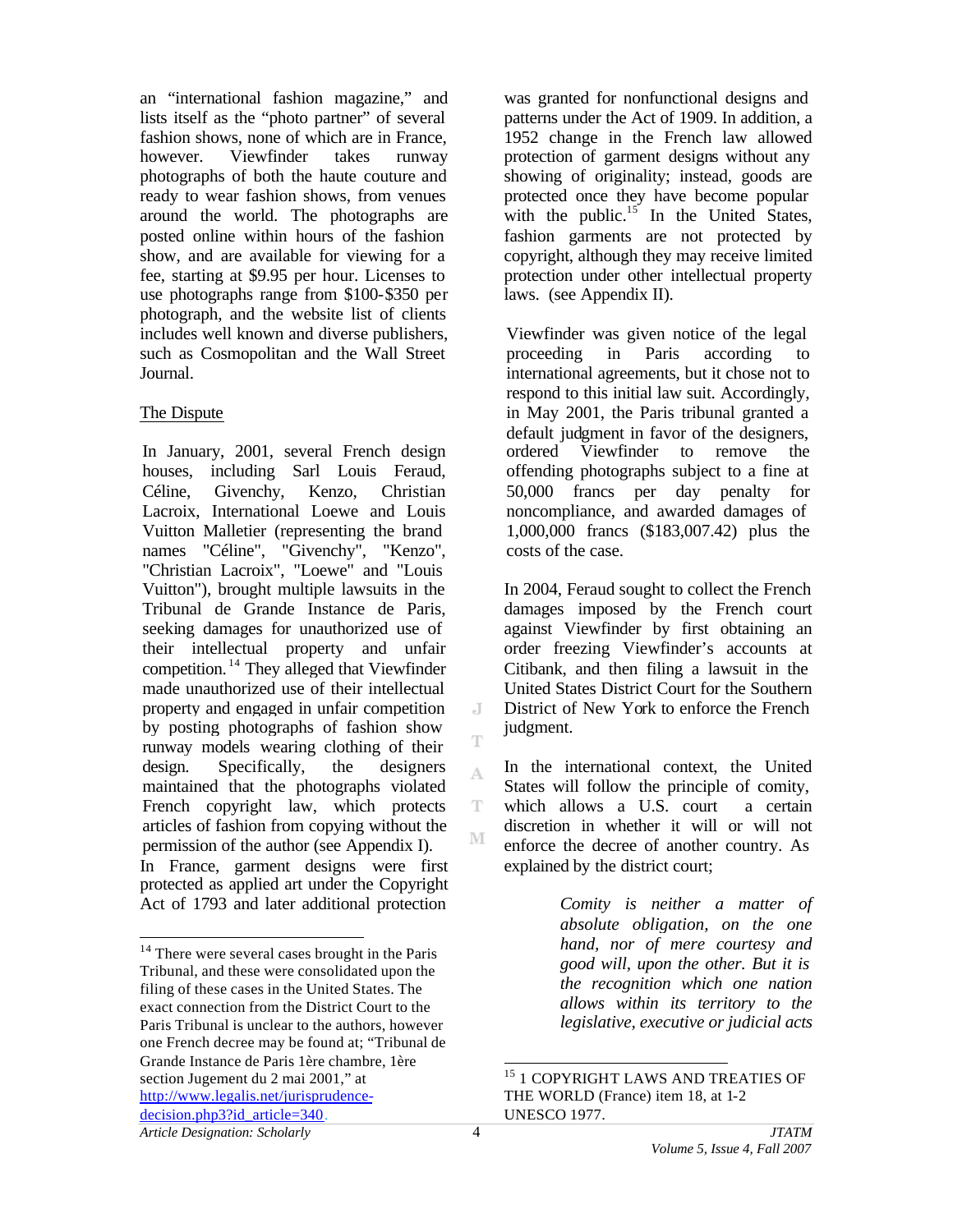*of another nation, having due regard both to international duty and convenience, and to the rights of its own citizens, or of other persons who are under the protection of its laws. "Comity will be granted to the decision or judgment of a foreign court if it is shown that the foreign court is a court of competent jurisdiction, and that the laws and public policy of the forum state and the rights of its residents will not be violated." (citations omitted)<sup>16</sup>* 

Viewfinder moved to dismiss the case on three grounds: first, "the damages awarded are excessive and bear no reasonable relation to plaintiffs' actual damages; second, because the underlying French law is inconsistent with American copyright and intellectual property principles; and third, because enforcement of the judgment would be inconsistent with the First Amendment."

In November of 2005, the district court issued a decision in favor of Viewfinder. The court addressed each of Viewfinder's arguments. First, the court stated that Viewfinder was in no position to contest the amount of the damage award because it chose not to defend itself in the French court where there was an opportunity to present evidence on this matter.

Second, in considering whether the conflicting French copyright laws that protected clothing designs violated United States public policy, the court found that;

> *Copyright and trademark law are not matters of strong moral principle. Intellectual property regimes are economic legislation based on policy decisions that assign rights based on assessments of what legal rules will produce the greatest economic good for society*

*as a whole. Different countries will, at different times, reach different conclusions as to the types of creative endeavor that should receive the benefit of copyright protection and the extent of that benefit, and different conclusions as to the kinds of competitive activity that should be encouraged or discouraged by trademark law. If the United States has not seen fit to permit fashion designs to be copyrighted, that does not mean that a foreign judgment based on a contrary policy decision is somehow "repugnant to the public policies underlying the Copyright Act and trademark law." (Def.Mem.2.) "Under New York law [,] ··· foreign decrees and proceedings will be given respect ··· even if the result under the foreign proceeding would be different than under American law."* 

The court found Viewfinder's third argument, that the photographs are speech protected under the First Amendment, persuasive and stated that:

> *The freedoms of speech and of the press protected by the First Amendment are not mere vagaries of legal policy, matters of legal detail that might as easily have been resolved differently by our legislatures or courts. Freedom of speech is a matter of constitutional command, binding even on the will of the majority as expressed in legislation. The very Congress of the United States "shall make no law abridging the freedom of speech, or of the press." Even among the basic human rights protected by the United States Constitution, the First Amendment occupies a special place. As Justice Cardozo put it, the American legal tradition "reflects a pervasive recognition of th[e] truth" that freedom of speech is "the*

l

 $\overline{J}$ Ŧ

A

T M

**<sup>16</sup>** Sarl Louis Feraud Intern. v. Viewfinder Inc., 406 F.Supp.2d 274, 279 (S.D.N.Y. 2005).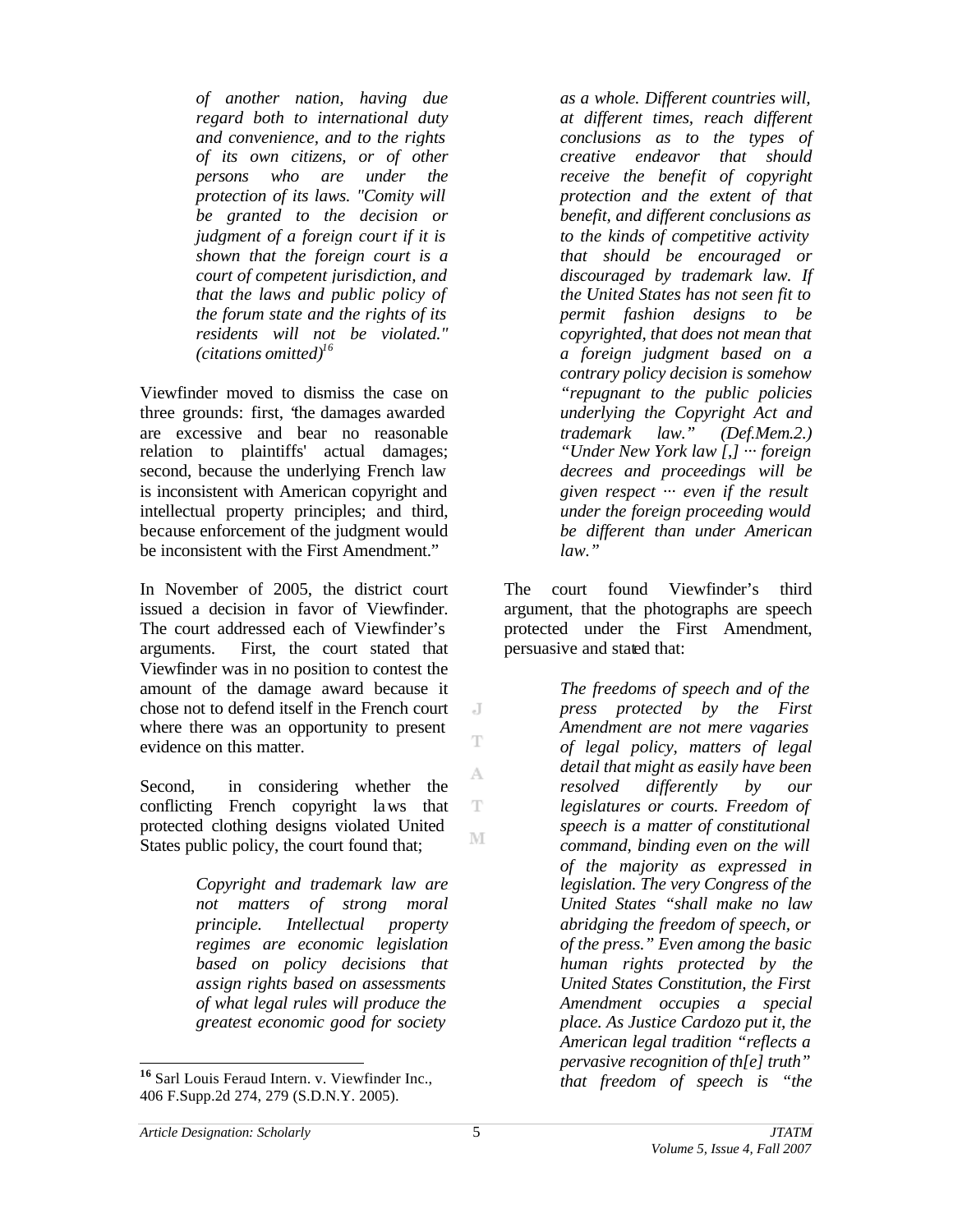*matrix, the indispensable condition of nearly every other freedom."*

The court noted that "[f]ashion shows are a matter of great public interest, for artistic as well as commercial purposes." While recognizing that democratic countries around the world could reasonably differ about the proper limits to free speech, the court found that freedom of expression is a fundamental public policy of the United States; the French copyright law could not be enforced because it violated this essential national principle.

The case against Viewfinder was dismissed.

The controversy has not yet ended however, as Feraud has appealed the case to the Second Circuit Court of Appeals. These issues will be reviewed at least one more time in a United States court.

## Discussion Questions:

Why do you think Viewfinder decided not to appear in or answer the case filed in Paris? Was this the best decision?

Fashion copies, or "knockoffs" are prevalent in the industry, and there are few cases brought against the copiers. Why would the designers decide to pursue this case against Viewfinder, both in French and United States courts?

The movie and music industries have aggressively protected their copyrights under increasingly strict United States copyright law. Compare how the two industries have strategically chosen to use intellectual property law in their business models.

Do you agree with the District Court's decision that copyright is a matter of economics and not a matter of fundamental public policy?

Discuss how fundamental values are in conflict in this case, and what part technology has in the conflict and debate.

### Appendix I: French Law of Copyright

### **Article L112-1**

The provisions of this Code shall protect the rights of authors in all works of the mind, whatever their kind, form of expression, merit or purpose.

# **Article L112-2**

### **(Act No. 94-361 of 10 May 1994 art. 2 Official Journal of 11 May 1994)**

The following, in particular, shall be considered works of the mind within the meaning of this Code: 1°.books, pamphlets and other literary, artistic and scientific writings; 2°.lectures, addresses, sermons, pleadings and other works of such nature; 3°.dramatic or dramatic -musical works: 4°.choreographic works, circus acts and feats and dumb-show works, the acting form of which is set down in writing or in other manner; 5°.musical compositions with or without words: 6°.cinematographic works and other works consisting of sequences of moving images, with or without sound, together referred to as audiovisual works; 7°.works of drawing, painting, architecture, sculpture, engraving and lithography; 8°.graphical and typographical works; 9°.photographic works and works produced by techniques analogous to photography; 10°.works of applied art; 11°.illustrations, geographical maps; 12°.plans, sketches and threedimensional works relative to geography, topography, architecture and science; 13°.software, including the preparatory design material;

 $\overline{J}$ 

T

A

T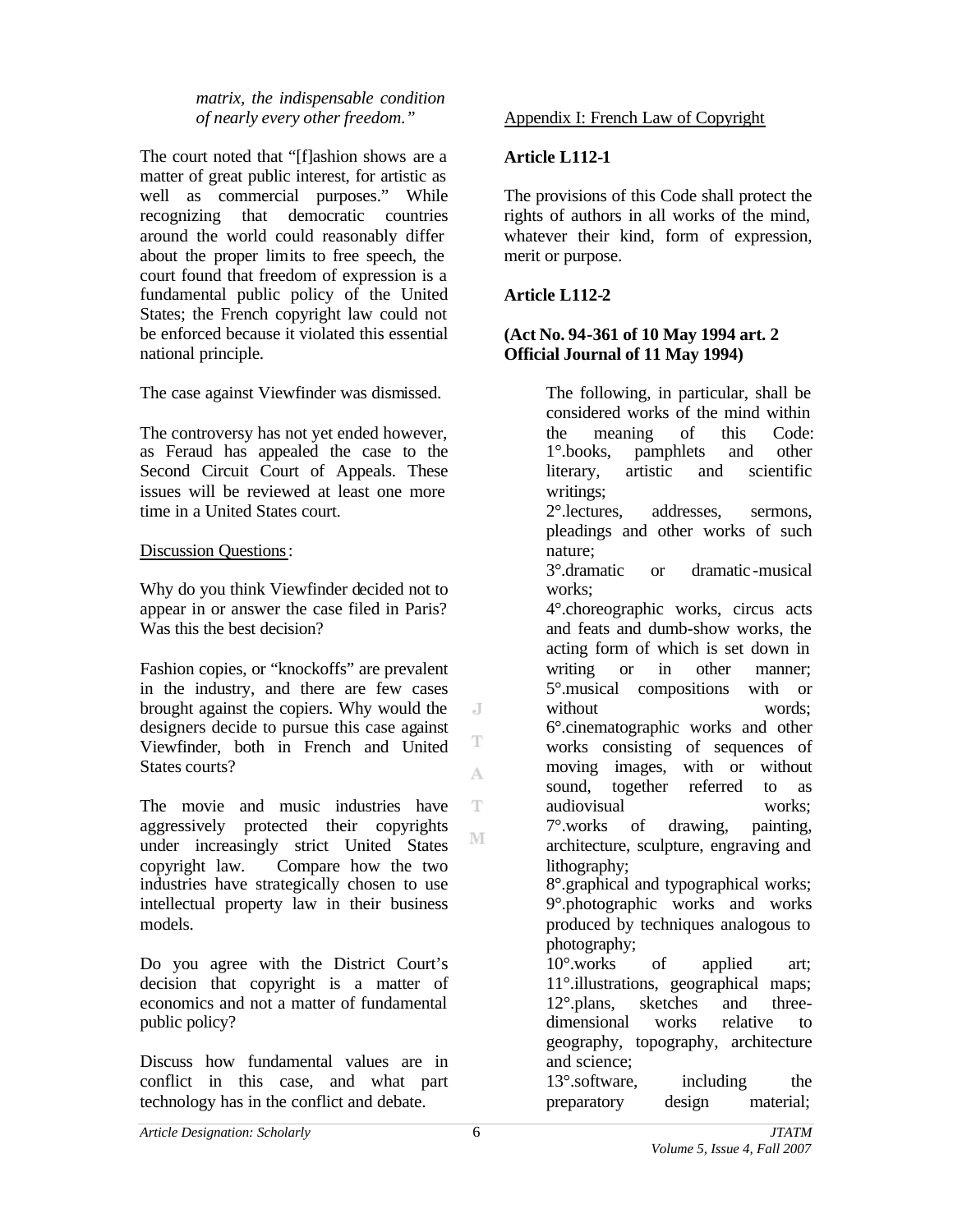14°.creations of the seasonal industries of dress and articles of fashion. Industries which, by reason of the demands of fashion, frequently renew the form of their products, particularly the making of dresses, furs, underwear, embroidery, fashion, shoes, gloves, leather goods, the manufacture of fabrics of striking noveltyor of special use in high fashion dressmaking, the products of manufacturers of articles of fashion and of footwear and the manufacture of fabrics for upholstery shall be deemed to be seasonal industries.

### **Legifrance Act n° 2003-706 of 1 August 2003, Art. 84, Official Journal of 2 August 2003. (emphasis added)**

Appendix II: United States Law of Copyright

## **U.S. Code Title 17, § 102. Subject matter of copyright: In general**

(a) Copyright protection subsists, in accordance with this title, in original works of authorship fixed in any tangible medium of expression, now known or later developed, from which they can be perceived, reproduced, or otherwise communicated, either directly or with the aid of a machine or device. Works of authorship include the following categories:

(1) literary works;

(2) musical works, including any accompanying words;

(3) dramatic works, including any accompanying music;

(4) pantomimes and choreographic works;

(5) pictorial, graphic, and sculptural works:

(6) motion pictures and other audiovisual works;

(7) sound recordings; and

(8) architectural works.

(b) In no case does copyright protection for an original work of authorship extend to any idea, procedure, process, system, method of operation, concept, principle, or discovery,

regardless of the form in which it is described, explained, illustrated, or embodied in such work.

> *"Designs for useful articles, such as vehicular bodies, wearing apparel, household appliances, and the like are not protected by copyright. However, the design of a useful article is subject to copyright protection to the degree that its pictorial, graphic, or sculptural features can be identified as existing independently of the utilitarian object in which they are embodied."*

The line between uncopyrightable works of industrial design and copyrightable works of applied art is not always clear. A two-dimensional painting, drawing, or other graphic work is still identifiable when it is printed on or applied to useful articles such as textile fabrics, wallpaper, containers, and the like."

#### http://www.copyright.gov/fls/fl103.html (emphasis added)

# TEACHING NOTE

## General Notes:

Excerpts of the United States and French copyright law are found in the appendices. Additional information about intellectual property law and fashion design provides a more complete picture. Trademarks protect the designer against pure copying, by those who would counterfeit items to sell as originals. Trademarks are identifiers of products, and do not protect the design itself. If a Nike swoosh, for example, is associated with a product not produced by Nike, it would violate Nike's trademark, and would confuse consumers as to the origin of the work.

In limited cases the design of a fashion may be patented. A utility patent may be granted if the fashion is useful and novel, such as a unique design for an ergonomically sound pocket book.. On the other hand, a design patent may only be granted if the fashion is

 $\overline{J}$ 

T A

T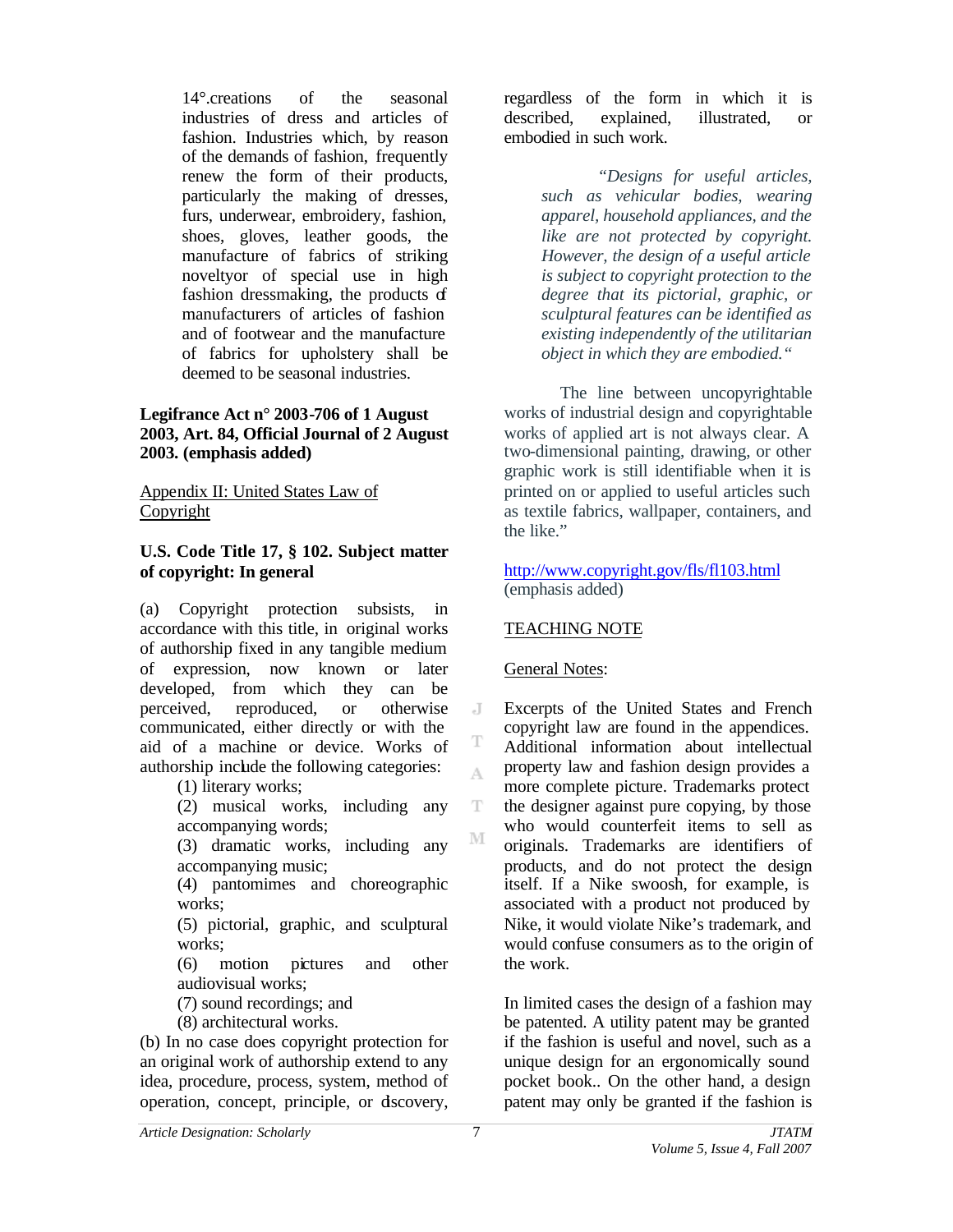NOT useful or obvious; it must be ornamental, nonfunctional and new. Most fashion designs will not meet these requirements, because clothes are essentially functional, and different designs, taken in their entirety, are not usually nonobvious or new. In addition, the patent application process is lengthy and costly and not well suited to the fast moving fashion design industry.

Copyrights also are not granted in the United States for fashion designs, similarly because of the useful nature of clothing. The "useful article doctrine" of the U.S. copyright law requires that the functional element of a design be able to be separated from its purely creative element so that the creative element may be protected, not the functional element. For example, the design imposed on a belt buckle, separate from the buckle itself, was held to be copyrightable.<sup>17</sup>

French law is one implementation of the European Union Community Design Directive. Under this directive, a design is defined as "the appearance of the whole or part of a product resulting from the features of, in particular, the lines, contours, colors, shape, texture and/or materials of the product itself and/or its ornamentation." The design must be new and have individual character as compared to previous designs. This EU legislation includes two types of protection for fashion designs (among other industrial designs); the UCD or Unregistered Community Design and the RCD or Registered Community Design. Importantly, the UCD arises automatically when the article is made publicly available, and endures for three years. This will be the usual route for fashion designs since there is no cost, and because it is unlikely fashion designs need protection longer than three

years due to seasonal new fashion designs and trends. $18$ 

### Discussion Questions:

1. Why do you think Viewfinder decided not to appear in or answer the case filed in Paris? Was this the best decision?

Of course there is no one answer to this question, but it should provoke an interesting discussion relating to doing business globally, and the strategies that a business may employ. Viewfinder was served with notice as required under international law, so there is no doubt that they knew about the case. Was their failure to respond related to their lack of preparation for doing business globally, not knowing French law, or the failure to have local legal counsel? In the case the court notes that Viewfinder attempted to appeal the case in France, but evidently missed the filing date and failed to follow proper procedures so that the appeal was withdrawn. However, if the failure to answer was an intentional strategy then Viewfinder may have had advice that whatever the result of the case that it would not be enforceable in the United States. The precedent for this is the case of Yves Saint Laurent v. Ralph Lauren<sup>19</sup>, in which Yves Saint Laurent won a case in France against Ralph Lauren for the copy of a tuxedo dress, but was unable to enforce the decree in the United States.

The instructor may want to compare this case to the Yahoo! v. LICR $A^{20}$  case that has been in the news and courts for many years. In that case Yahoo! appeared in a French court to defend itself against a charge that it illegally allowed Nazi items to be promoted and sold on its auction website. Yahoo!

l

 $\overline{J}$ 

T A

T

 $\overline{a}$  $17$  A good discussion of how each different form of intellectual property protection may, or may not, apply in the fashion industry is found in Tsai, Julie P., "Fashioning Protection: A Note on the Protection of Fashion Designs in the United States, 9 LEWIS & CLARK L. REV. 447, 453-461 (2005).

<sup>&</sup>lt;sup>18</sup> Aide, Christopher, "The Community Design: European Union-wide Protection for Your Design Portfolio," 1 Nw. J. TECH. & INTELL. PROP. 2 (2003).

<sup>19</sup> Tsai*, supra* note 17 at 464-65.

<sup>&</sup>lt;sup>20</sup> Yahoo! Inc. v. La Ligue Contre Le Racisme Et L'Antisemitisme ,433 F.3d 1199,  $(9<sup>th</sup> Cir. 2006)$ .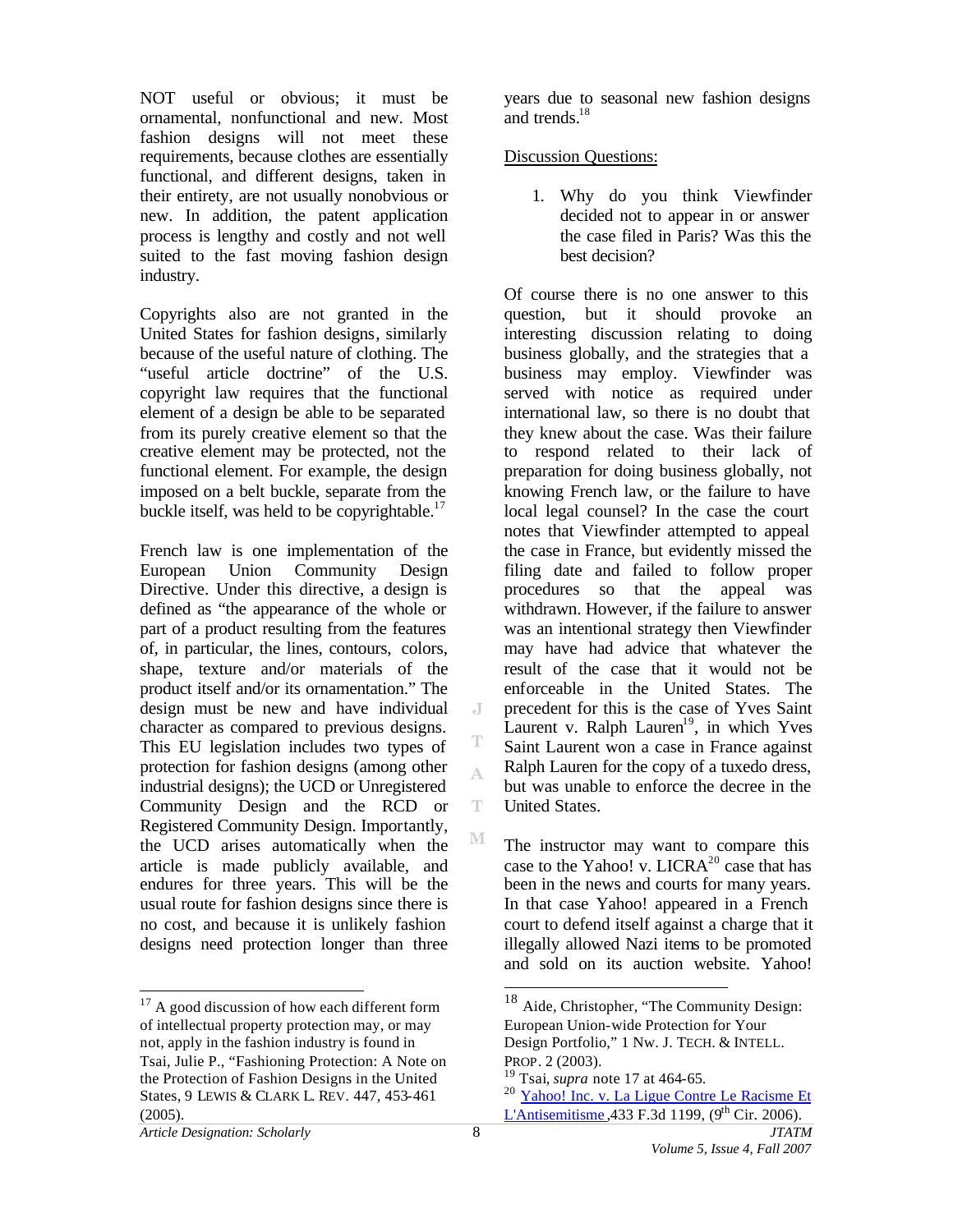argued that it should not have to remove the items because the website was a U.S. domain and that the enforcement of the French law would infringe speech protected by the First Amendment. Yahoo! lost the case in France, and subsequently filed a case in the United States in order to prevent enforcement of the French decree. Yahoo! was trying to establish a legal precedent about what laws will be enforced across national boundaries when electronic commerce is involved. Perhaps Viewfinder thought that the principle was already established in the case of copyright law as applied to fashion designs. If they had no assets in France, and no intent to do so in the future, then they may have thought that they were "judgment proof" anyway, and decided not to incur the costs of the lawsuit in France.

Lastly is the question of whether Viewfinder failed to show respect for the French courts by not appearing in the case. If the student visits the firstVIEW website, they will find that many of the French designers' runway shows are not posted, under a policy not to include these photographs without the permission of the designers. Clearly, the French case has had an effect on the posting of the photographs.

2. Fashion copies, or "knockoffs" are prevalent in the industry, and there are few cases brought against the copiers. Why would the designers decide to pursue this case against Viewfinder, both in French and United States courts?

The second question asks the student to look at the decision making from the opposite side. French fashion designers are certainly familiar with the United States law that does not protect apparel with copyright. However, the changes in technology have imposed more pressure on the industry. Posting photographs on the Internet allows for viewing of fashions around the world instantaneously. No longer does distance provide a modicum of protection for

designers who have their works copied quickly and distributed for a fraction of the cost to the general public. In the fashion industry, "Speed of production is of the greatest importance. Mass dissemination is becoming the prevalent mode of fashion adoption. Oscar de la Renta commented that information is traveling a bit too fast—a denim coat from his collection had been copied and was selling at Bloomingdale's before his original version reached the stores." The life span of a fashion trend is only from 3-5 months, when it previously could have extended for up to a year. This shortening of the time span for profit making based on creative designs is due, primarily, to the advent of new communication technologies. $2<sup>1</sup>$ 

The French fashion industry is ranked in the top three exporting industries, and is the second largest employer in France<sup>22</sup>. Since the copying of fashion designs costs the industry billions of dollars a year, there is certainly an economic incentive to pursue the case in France, and then attempt to set a precedent in the United States by enforcing the judgment.

3. The movie and music industries have aggressively protected their copyrights and have obtained increased protection under U.S. law. Compare how the two industries have used intellectual Property law strategically, in their business models.

Students may find the comparison between the music industry and fashion industry quite interesting and might be asked to draw comparisons. The music industry has obtained increased protection and has spiritedly enforced its easily copied works, and while the fashion industry is similarly plagued by copying, it has no copyright protection to enforce. Students can be

J

T

A

T

<sup>21</sup> Gina Stephens Frings, FASHION: FROM CONCEPT TO CONSUMER 56, 74 (2002).  $^{22}$  Id. at 149.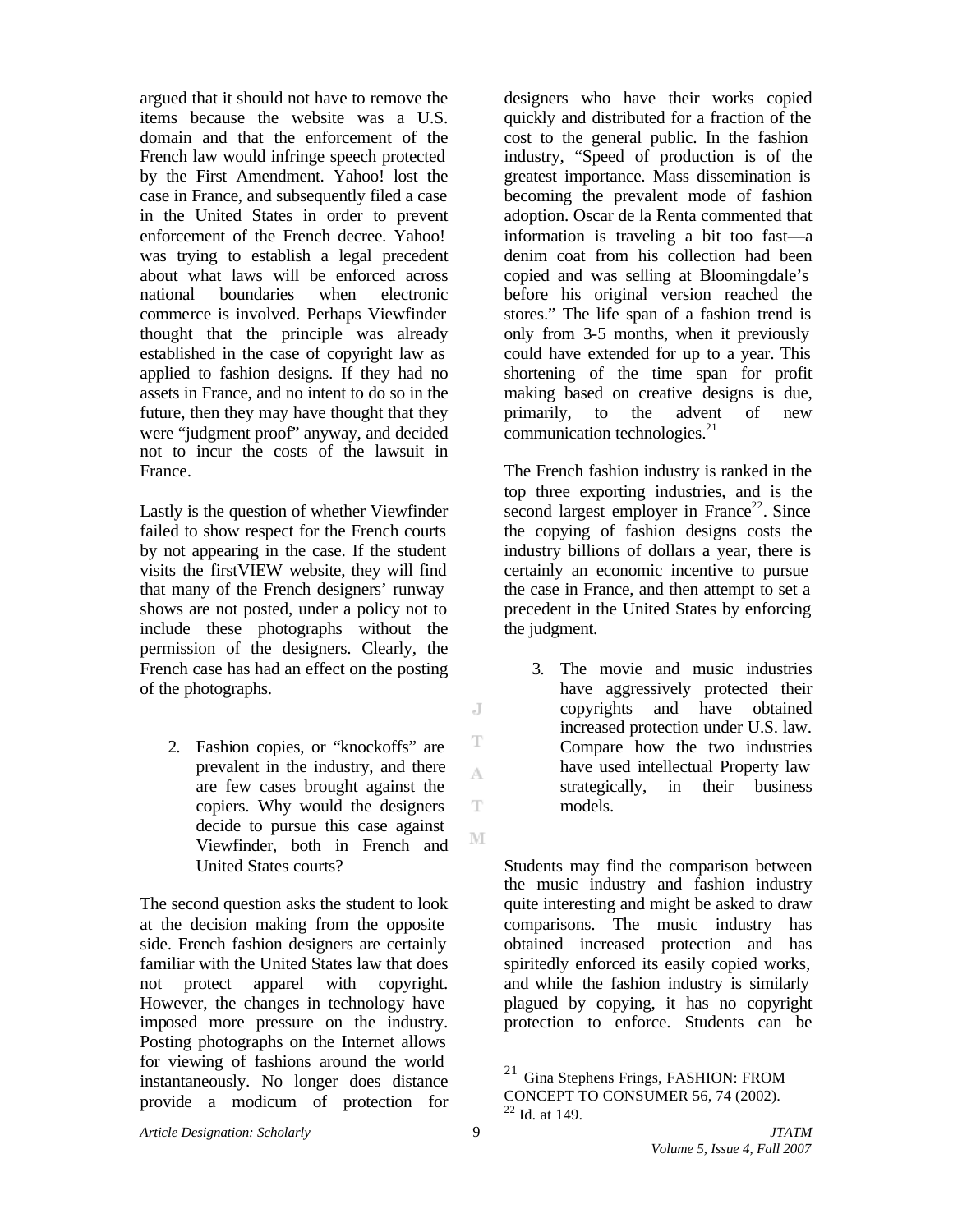directed to review the Digital Millennium Copyright  $Act<sub>1</sub><sup>23</sup>$  and some of the music and film copyright cases that are listed in the additional references for this Note. Yet, the fashion industry continues despite copying, and some argue that the industry even benefits from copying (see above). Students may also be asked to present a cross country case study of the industries, relevant law, the impact of technology on each, and the industry response. As mentioned in the Background case material, French fashion designers are global leaders, and have been for centuries. Membership in the haute couture is limited, and there are therefore strong cultural and economic reasons for the French to protect the creativity of its fashion designers. (see also the case background discussion).

4. Do you agree with the District Court's decision that copyright is a matter of economics and not a matter of fundamental public policy?

The source of authority for copyright law is found in the United States Constitution, Article I, which states that Congress may "promote the progress of science and useful arts, by securing for limited times to authors and inventors the exclusive right to their respective writings and discoveries." It may be argued that this represents the highest source of public policy: the U.S. Constitution. However, it can also be argued that Article I expresses the very practical approach to a property regime, that exclusive rights are granted for a limited time period in order to spur innovation.

Students may also consider the Berne Convention, an international intellectual property agreement ratified in part by the United States. The agreement is not specific about the protection of fashion designs, and the United States participation in this global property schema requires it to meet minimum standards of protection and to

agreement it may be argued that the spirit of the document would weigh in favor of the United States respecting the copyrights granted to fashion designs in so much of the rest of the international community.<sup>24</sup> As in any discussion of intellectual property, students should be encouraged to discuss the

value of intellectual property as a business asset, and in this case to try and envision what the broad impact of the decision would be for businesses if intellectual property law is considered to be economic, and not based on public policy.

grant foreign authors the same rights as United States authors. Although not specifically required under this international

5. Discuss how fundamental values are in conflict in this case, and what part technology has in the conflict and debate.

The value of freedom of speech in the United States can be contrasted with the French protection of creative works that are considered to arise because the author has moral rights in the creation. The instructor may wish to have the students delve more deeply into the reasons for the differences in copyright law by considering the concept of moral rights, the basis for European copyright laws, which would shed a different light on the arguments of whether copyright is a concept of fundamental policy. (this question also connects to the issue of copyright as a purely economic choice, question 3).

There is some movement to add a sui generis right for the protection of fashion designs to United States copyright law. On March 30, 2006, Rep. Goodlatte introduced legislation, the Design Piracy Prohibition Act, H.R. 5055, which would protect fashion designs for three years and impose penalties of up to \$250,000 for infringement. The stated reason for the legislation is economic, to protect the fashion industry from

l

 $\overline{J}$ 

T A

T M

 $\overline{a}$ 

 $^{23}$  Digital Millennium Copyright Act, Pub. L. No. 105-304, 112 Stat. 2860 (Oct. 28, 1998).

<sup>&</sup>lt;sup>24</sup> Nurbhai, Safia A., "Style Piracy Revisited," 2002 J. Law & Prop. 489, 514-15 (2002).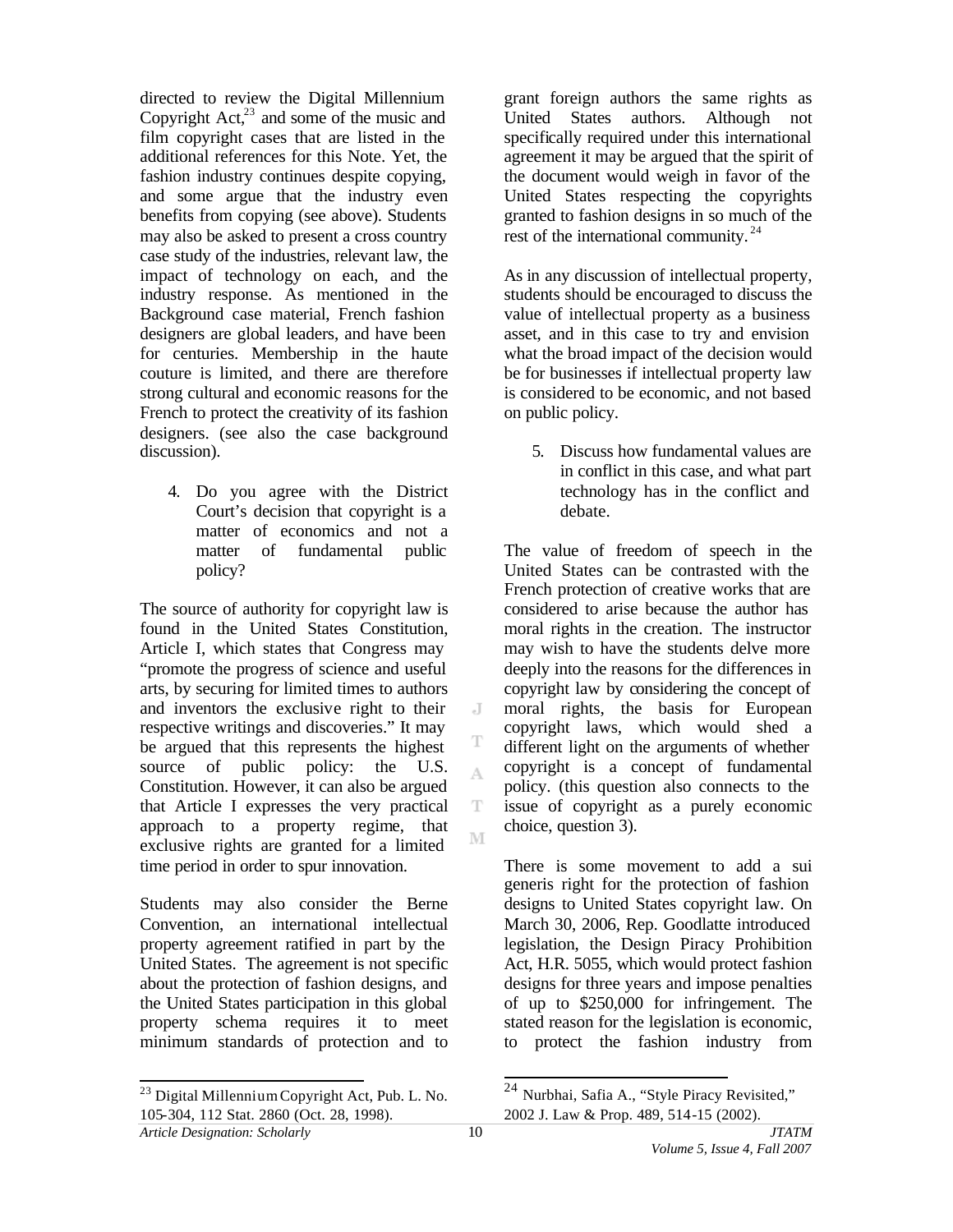counterfeits that cost an estimated \$200-250 billion dollars in sales, and to promote the growing US fashion industry and accompanying jobs.<sup>25</sup>

On the other side, students may consult the Norman Lear Center for Creativity, Commerce and Culture, which posts the research and presentations from a project called "Ready to Share: Fashion and the Ownership of Creativity." (http://www.learcenter.org/html/projects/?c m=ccc/fashion) In an introduction to the project, the center notes,

> *Two of the most prodigious and prolific sectors of global culture – music and film – are ensnarled in very public, long-term conflicts over the control of creativity. Much of the controversy revolves around the scope of legal protection that creative works should enjoy and whether prior works may be freely re-used. It is striking that the fashion industry, which is a \$298 billion dollar market in the United States alone, is driven by similar market forces and yet manages its creative output so very differently. Rather than rejecting derivation and appropriation outright, the fashion industry has found a way to incorporate these practices into the core of the industry while continuing to be competitive and innovative.*

This website provides video of the discussion as well which could be a useful tool for the instructor.

The public policy of freedom of speech held so dearly in the United States is not applied as broadly in much of the rest of the world, including France. As the District Court describes, many countries judge that other important interests, such as human rights, may limit free speech, while the United States has protected the right to speech more

http://www.house.gov/goodlatte/dppress109.htm

fiercely because it underlies the protection of all other rights. The ACLU, EFF, and the Center for Democracy and Technology filed a joint amicus brief which eloquently describes the international tensions and argues for the concomitant need to guard rights to electronic speech. $^{26}$ 

Technology, particularly the meteoric rise of the Internet, has brought the world much closer. The global conflicts that arise, based on fundamental differences in policy, are increased because of this new technology. Businesses will need to be more aware of the potential conflicts and more sensitive to cultural and legal challenges.

### Additional References

Hetherinton, Samantha, "Fashion Runways Are No Longer the Public Domain: Applying the Common Law Right of Publicity to Haute Couture Fashion Design," 24 Hastings Comm. & Ent. L.J. 43 (2001).

Mencken, Jennifer, "A Design for the Copyright of Fashion," 1997 B.C. Intell. Prop. & Tech. F. 121201 (1997).

Metro-Goldwyn-Mayer Studios Inc. v. Grokster, Ltd., 125 S.Ct. 2764 (2005).

A & M Records, Inc. v. Napster, Inc., 239 F.3d  $1004$  (9<sup>th</sup> Cir. 2001).

Universal City Studios, Inc. v. Corley, 273 F.3d 429 (2d Cir. 2001)

 $\overline{J}$ 

T A

T

M

l

 25

<sup>&</sup>lt;sup>26</sup> The amicus brief may be found at http://www.eff.org/global/jurisdiction/viewfinder -amicus-final.pdf.